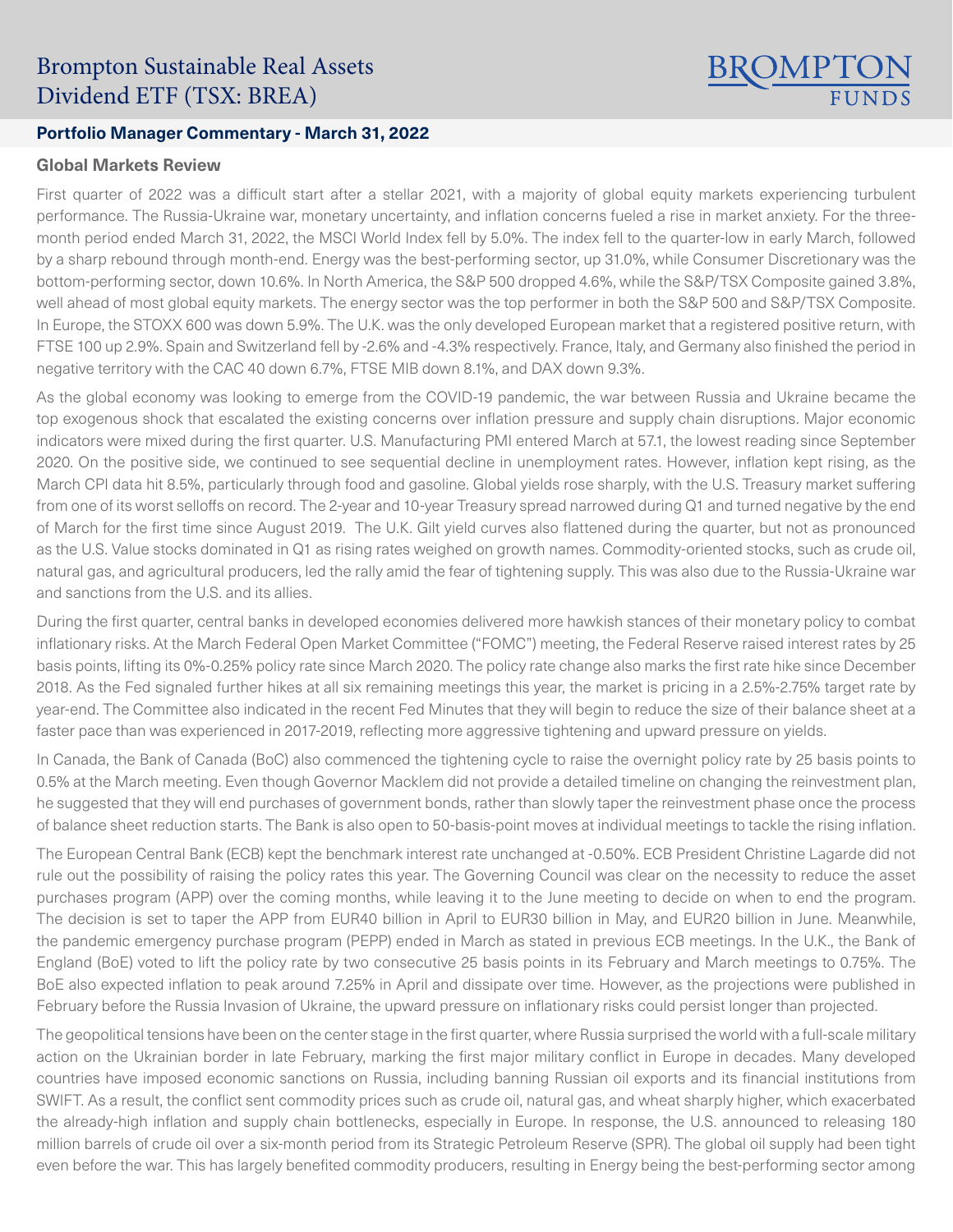most global equity indices. As market sentiment rose in response to the war, concerns over a global economic slowdown have been intensifying.

Looking forward to the rest of 2022, the global economy and broad equity markets will continue to be driven by high inflation readings, normalized monetary policies, and the unknown war duration. In addition, the impact of COVID-19 cannot be ignored yet, as many countries have seen rising cases after loosening pandemic measures. China in particular has extended strict lockdowns on major cities to contain the outbreak. In this vein, it would be inevitable to see market turbulence persist in the near-term, which raises the importance of active portfolio strategies. The barbell approach (owning both cyclicals and defensive) remains our preferred strategy, while favoring dividend-paying quality companies, which generally demonstrate solid balance sheets, stable earnings growth, and reasonable valuations. In our stock selection process, we also carefully examine the candidate's Russian exposure and pricing power to deal with the uncertainties arising from geopolitical conflict and rising inflation.

## **Portfolio Review:**

Brompton Sustainable Real Assets Dividend ETF (the "Fund") was up 2.8% during the first quarter of 2022, slightly outperforming the Blended Index (75% Dow Jones Brookfield Global Infrastructure Composite Index and 25% Dow Jones Global Select Real Estate Securities Index), which was up 2.4% over the same period.

The Fund benefitted from overweight exposures to Communication Services and strong stock picks in Energy. Canadian Natural Resources, Equinor and Williams were the top contributors to the Fund's outperformance, generating gains in the range of 29% to 46% during the holding period. Canadian telecommunication stocks in the portfolio including TELUS and Bell have outperformed their European and U.S. peers due to solid fundamentals and healthy competitive dynamics in Canada. We continue to be buyers of Canadian telcos on rapidly improving revenue profiles and attractive dividend yields in the space.

Overweight positions in Industrials and Materials detracted from the Fund's performance. During the quarter, defensive sectors generally outperformed cyclicals except for Energy. High quality industrials automation players and global transportation giants including Schneider Electric and AP Moller-Maersk have seen rotation out of their respective sub-sectors into defensives. We believe their balance sheets remain healthy and that the emphasis placed on infrastructure spending and energy efficiency by regulators should bode well for revenue growth in the medium and long term.

During the quarter, we have increased the Fund's allocation to Energy and Utilities and trimmed exposure to Materials and Real Estate. Energy was the top performing sector in the S&P 500 and the S&P/TSX Composite during the quarter. We believe oil prices will stay elevated for the duration of the Russian-Ukraine war. We have seen powerful rotations into the Utilities sector as investor sought shelter during times of uncertainty. We see attractive risk-rewards within the space as we believe the global shift to energy independence will attract more capital into the space.

Laura Lau, SVP & CIO Michael D. Clare, VP & PM